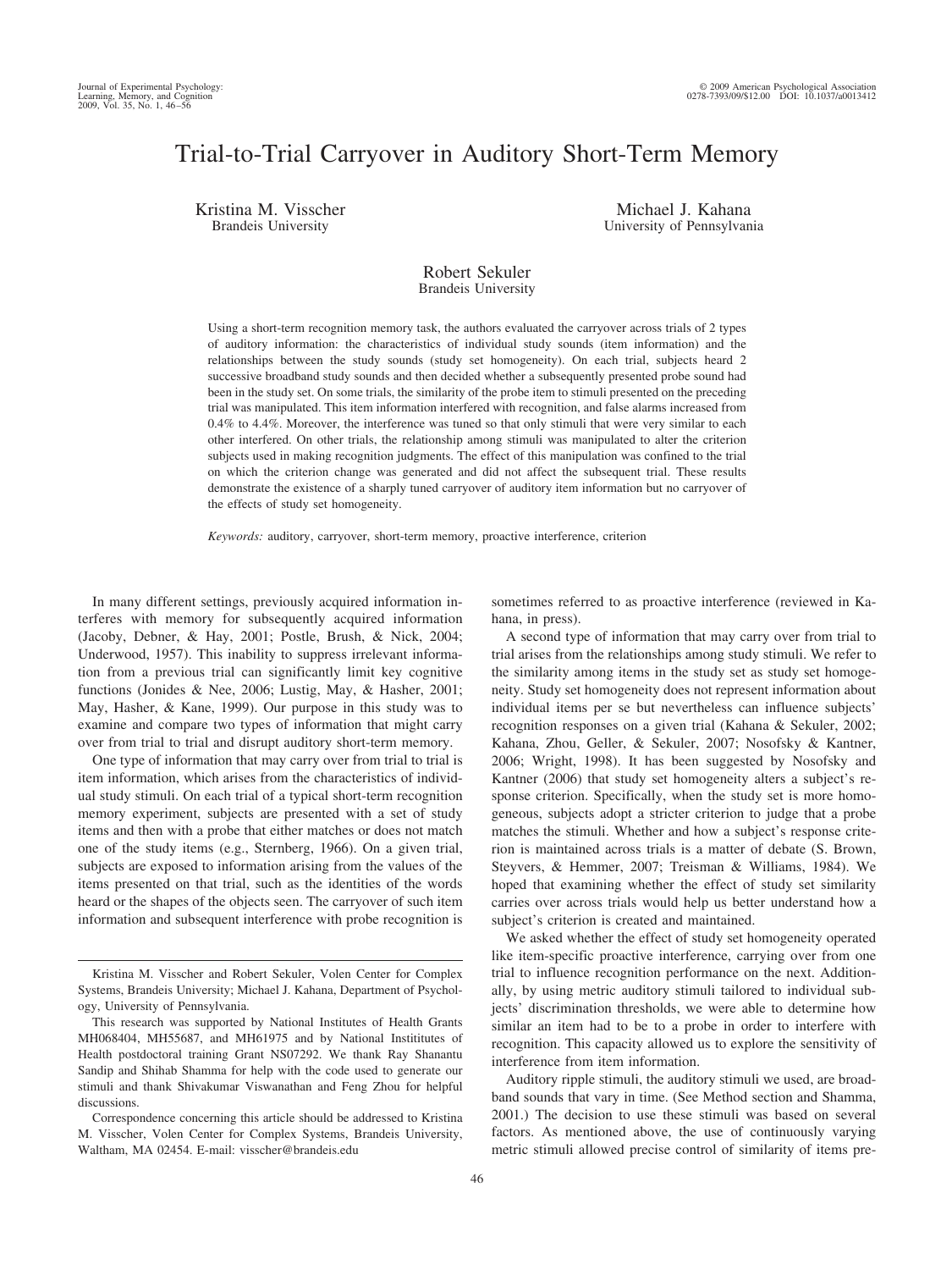sented within or between trials. The fact that these stimuli are not readily named allows examination of auditory memory in the absence of semantic information. The ripple sounds share characteristics with human speech (Shamma, 2001), and this similarity indicates that results found with these stimuli are likely to be valid for ecologically relevant stimuli, such as speech. In addition, previous work suggests that short-term memory processing for these auditory ripple stimuli has parallels with memory processing of visual gratings (Visscher, Kaplan, Kahana, & Sekuler, 2007). These parallels allow comparison across visual and auditory domains.

#### Item Information

Much research on carryover effects in recognition memory has focused on item information (reviewed in Jonides & Nee, 2006). Typically, these experiments have used verbal stimuli, such as lists of words (e.g., D'Esposito, Postle, Jonides, & Smith, 1999), or other readily named items, such as pictures of familiar objects (e.g., Smith, Leonard, Crane, & Milner, 1995). In such experiments, the strength of carryover often reflects the semantic connections among the verbal items presented on successive trials (Wickens, 1972), but fine-grained tests of the similarity between stimuli required for carryover have, to our knowledge, not been reported. Responses in tests of short-term memory can be affected by information retrieved from long-term memory, such as categories or names (Huttenlocher, Hedges, & Duncan, 1991; Olsson & Poom, 2005; Visscher, Viets, & Snyder, 2003). Thus, memory tasks that use easily categorized or nameable stimulus materials may promote semantic strategies and are likely to recruit different areas of the brain than do nonnameable materials (e.g., Ikeda & Osaka, 2007). To minimize semantic influences on our results, we examined carryover effects in human short-term memory for auditory stimuli that were difficult to categorize or name in a consistent fashion.

A few studies have observed proactive interference with single or multiple auditory stimuli, such as tones, that do not demand explicit verbal mediation (e.g., Ruusuvirta, 2000; Ruusuvirta, Wikgren, & Astikainen, 2006; Wright, 1999). We extended these results by using complex auditory stimuli that allowed us to quantify and manipulate the degree of similarity between any two stimuli and to measure how similar items must be before interference occurred.

### Study Set Homogeneity

In addition, we examined carryover of the effect of study set homogeneity. By using the same data set to examine both effects, we contrasted the trial-to-trial influence of study set homogeneity with that of item information.

Homogeneity between items in a study set has been shown to exert a strong influence on subjects' recognition responses (Kahana & Sekuler, 2002; Kahana et al., 2007; Nosofsky & Kantner, 2006; Visscher et al., 2007; Yotsumoto, Kahana, Wilson, & Sekuler, 2007). Specifically, when study items are homogeneous, subjects are less likely to judge that a given probe matches a study stimulus (Kahana & Sekuler, 2002; Kahana et al., 2007; Nosofsky & Kantner, 2006; Yotsumoto et al., 2007). This effect has been made explicit by a computational model called the Noisy Exemplar Model (NEMo). Although the design of our experiment was guided by NEMo, analysis was carried out independently of the model.

We were particularly interested in the trial-to-trial carryover of the effect of study set homogeneity because it has been argued (Nosofsky & Kantner, 2006) that study set homogeneity influences the subject's decision criterion and that stricter decision criteria are associated with higher levels of homogeneity between study items. This criterion shift may or may not persist from trial to trial.

The influence and mutability of response criterion have been focuses of research in the sensory and memory literatures (e.g., Ball & Sekuler, 1980; Cho et al., 2002; Gorea, Caetta, & Sagi, 2005; Gorea & Sagi, 2000; Jones, Cho, Nystrom, Cohen, & Braver, 2002). In both domains, theoretical accounts of performance typically assume that a subject adopts some criterion against which stimulus item information is compared. For example, in the case of memory, such a comparison can form the basis of a recognition response, such as a judgment of a test stimulus as "old" or "new." Regardless of how a criterion value is generated, that criterion could persist for some trials, either because the relevant conditions are unchanging or because there is inertia in the criterion-setting process; alternatively, the criterion might be reset anew on each trial and track trial-by-trial changes in task demands. The mutability of the subject's criterion is a matter of debate in the memory literature (Heit, Brockdorff, & Lamberts, 2003; Lages & Paul, 2006; Singer & Wixted, 2006; Stretch & Wixted, 1998), as well as the sensory psychophysics literature. Although some sensory studies suggest that a subject's criterion is highly mutable and adjusts to conditions from one trial to the next (Petzold & Haubensak, 2004; Treisman & Williams, 1984), other studies suggest that subjects adopt and hold a single, stable criterion across a group of trials (Gorea & Sagi, 2000). Additionally, at least one sensory study (Morgan, Watamaniuk, & McKee, 2000) has revealed a remarkable flexibility in criterion setting; subjects were able to develop and hold multiple, distinct criteria and to draw on any one as cued for a particular trial. Of course, evidence for or against the mutability of criteria in sensory tasks, such as detection or discrimination, does not constrain the mutability of criteria in memory tasks, which is the basis of the current study.

To control a subject's recognition criterion, we manipulated study set homogeneity, a variable linked to a subject's recognition criterion (Nosofsky & Kantner, 2006). The metric properties of our stimuli allowed us to manipulate the study set homogeneity on any given trial and thus to test whether its effect was maintained across trials. The requisite precise control over stimuli was made possible, in part, because our stimuli could be adapted for individual subjects in compensation for systematic differences in their powers of discrimination. Thus we were able to control the perceptual similarity between individual stimuli on each trial, as well as the relationships between stimuli on successive trials. We exploited this stimulus control to examine how item information and study set homogeneity on trial *n* affected performance on trial  $n + 1$ .

# The Noisy Exemplar Model

The details of our experiment were guided by NEMo, which is described fully elsewhere (Kahana & Sekuler, 2002; Visscher et al., 2007). NEMo shares with several related models the idea that the similarity between the probe and all study items (summed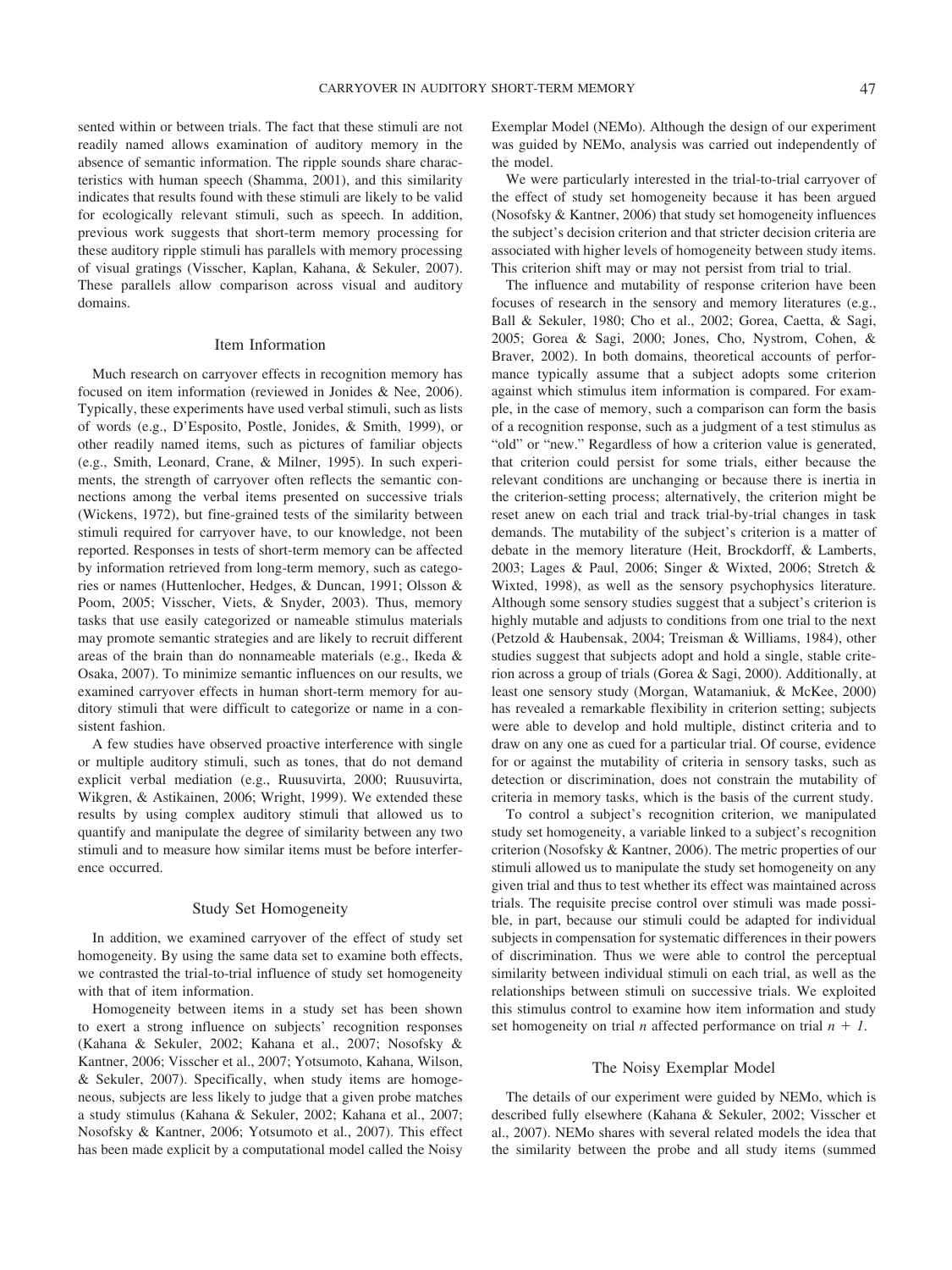probe–item similarity) is a basis of recognition responses (e.g., Brockdorff & Lamberts, 2000; Clark & Gronlund, 1996; Humphreys, Pike, Bain, & Tehan, 1989; Lamberts, Brockdorff, & Heit, 2003; Nosofsky, 1991) but differs in its assertion that recognition responses are also influenced by the homogeneity of the study items. The ability of NEMo to predict subjects' performance for various classes of stimuli, such as complex sounds (Visscher et al., 2007), visual gratings (Kahana & Sekuler, 2002; Kahana et al., 2007), faces (Yotsumoto et al., 2007), and colors (Nosofsky & Kantner, 2006), is significantly improved because the model takes account of study set homogeneity.

On each trial in the experiments presented here, a pair of study items,  $s_1$  and  $s_2$ , was presented, followed by a probe. The subject had to indicate whether the probe matched one of the items in the study set. As mentioned above, NEMo assumes that recognition judgments are based on the similarity between the probe and all the list items (termed "summed similarity") and the homogeneity of the items in the study set. Figure 1 illustrates the characteristics of a group of stimuli presented on a typical trial. The lengths of the solid lines represent the probe–item similarity. The length of the dashed line in Figure 1 represents the study set homogeneity on that trial.

Although the model predicts performance on a current trial, NEMo is mute as to whether the study set homogeneity on one trial affects performance on the next trial. The fact that study set homogeneity can be easily manipulated on a trial-to-trial basis suggests a way to examine the question. In addition, the model's tuning with probe–item similarity suggests the idea that the effect of a stimulus from a previous trial might also be tuned.

#### **Overview**

We asked two main questions: To what extent is item information maintained across trials and to what extent is the effect of study set homogeneity maintained across trials? To foreshadow, we found a distinction between the endurance of item information and study set homogeneity. Item information was maintained across trials and produced a modest but reliable change in response that was sensitive to the degree of similarity between stimuli on successive trials, whereas the effect of study set homogeneity seemed not to be maintained across trials but was modulated on a



*Figure 1.* Schematic illustration of elements entering into a summed similarity computation. Perceptual representations for two study items,  $s_1$ and  $s<sub>2</sub>$ , are defined along a single stimulus dimension (labeled stimulus value). On any trial, the memory of some study item is a random sample from a distribution (the probability density function of possible memories for that item). The diameters of the schematic "clouds" signify the noise or variability associated with the memory of each stimulus item. The solid lines represent the similarity of each remembered stimulus to the probe ( *p*). The dashed line represents the homogeneity of the set of two study items.

trial-to-trial basis. This distinction implies that the two effects stem from different mechanisms.

## Method

#### *Moving Ripple Stimuli*

To examine how similarity relationships among stimuli affect subjects' responses, we used moving ripple sounds as stimuli. They could be continuously varied and their study set similarities could be measured. Moving ripple sounds are broadband sounds that vary sinusoidally both in time (with a period of *w* cycles per second) and in frequency content (with a period of  $\Omega$  cycles per octave). In Figure 2, the horizontal axis represents time and the vertical axis represents the frequency content of two sample stimuli. These stimuli were generated by superimposing sounds at many frequencies whose loudness at any time (*t*) and for any frequency (*f*) is defined by

$$
s(t, x) = D_0 + D\cos[2\pi(wt + \Omega x) + \psi].
$$
 (1)

Here,  $x = \log_2(f/f_0)$  and  $f_0$  is the lowest allowed frequency.  $\psi$  is the phase of the ripple, and *D* is modulation depth.  $D_0$  is the base loudness, which was set to 1.0. The stimulus space was simplified by having only one parameter (*w*) vary among the stimuli. Other parameters took fixed values:  $\Omega = 1$ ,  $\psi = 0$ ,  $D = 0.9$ , and  $f_0 = 200$ Hz. Frequencies ranged over three octaves above  $f_0$  (i.e., from 200 to 1600 Hz). Each stimulus contained 20 logarithmically spaced frequencies per octave. Each stimulus has a spectral profile that drifts in time, so that different frequencies are at their peaks at different times. For each stimulus, duration was set to 1 s. Example stimuli can be found at http://people.brandeis.edu/~sekuler/ rippleSoundFiles/movingRippleSounds.html.

The advantages of this particular kind of stimulus for the study of memory were described by Visscher et al. (2007), who also showed that short-term memory for these stimuli exhibits strong parallels to short-term memory for visual stimuli, such as oriented sinusoidal gratings. An additional benefit of studying ripple sounds is that they share similarities to speech sounds (see Shamma, 2001). For example, their frequency bands modulate in time. Thus, findings pertaining to these ripple sounds are likely to generalize to speech sounds. The ripple sounds are difficult to verbalize but allow examination of memory for language-like sounds independent of verbal labels.

#### *Subjects*

Subjects were between 18 and 30 years of age and came from the student population of Brandeis University. At the outset, each potential subject underwent audiometric screening. We used a MAICO MA39 audiometer to measure thresholds at 250, 500, 750, 1000, 2000, 3000, 4000, and 6000 Hz. Each subject had normal or above-normal hearing (i.e., had thresholds at or below 20  $dB_{\text{HL}}$  at each frequency).

Twelve subjects participated in eight sessions each, following an initial session in which just noticeable difference (JND) thresholds for the *w* parameter (cycles per second) were measured (see below) and 200 practice trials were performed. Experimental sessions, lasting about 1 hr each, comprised 586 trials. At the beginning of every session, each subject completed at least 30 practice trials that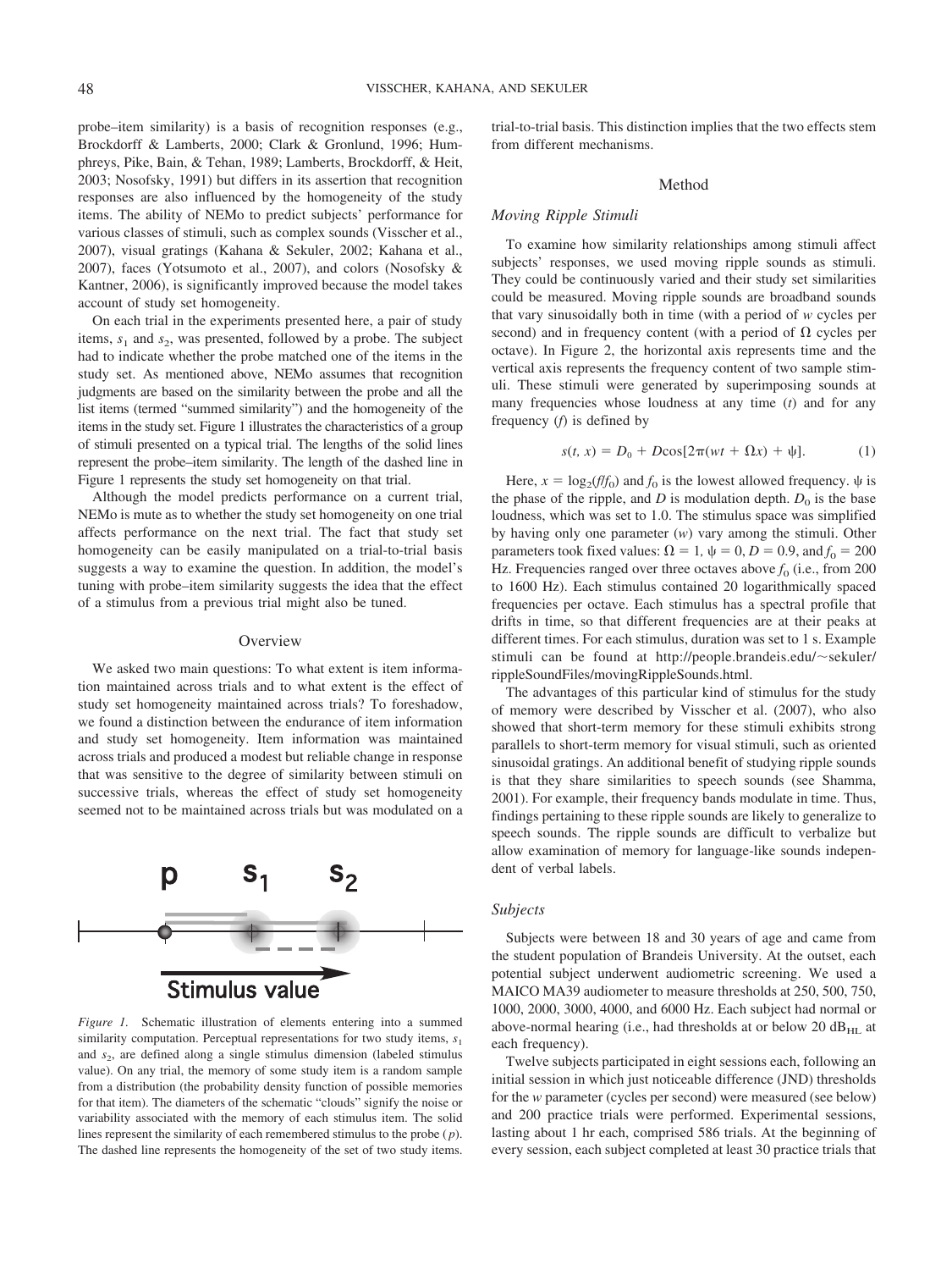

*Figure 2.* Spectrotemporal plots of ripple sounds. The horizontal axis shows time in seconds, and the vertical axis shows frequency content in hertz. Darker colors represent sounds of greater amplitude. Modulations over time are referred to as the ripple's velocity and have units of sinusoidal frequency *w*; modulations over frequency are referred to as spectral density and have units of sinusoidal frequency  $\Omega$ . Panel A represents a stimulus with  $w = 8$  Hz; Panel B represents a stimulus with  $w = 16$  Hz. In our experiment, other stimulus parameters were held constant (e.g.,  $\Omega$  = 1 cycle per octave).

were excluded from data analysis. Successive sessions were separated by at least 6 hr, and all subjects completed all of the sessions within 3 weeks. Subjects participated for payment of \$72, plus a performance-based bonus of up to \$16. The methods used in the study were approved by the institutional review board of Brandeis University.

### *Apparatus and Sound Levels*

Subjects listened to stimuli through Sennheiser Pro HD 280 headphones. Stimuli were generated by an Apple iMac computer and Matlab, including its PsychToolbox add-on (Brainard, 1997). To characterize the stimulus intensity at the subject's eardrum, we verified sound levels for this system using a Knowles electronic mannequin (Knowles Electronics, Itasca, IL) for acoustic research. All stimuli were 79  $dB_{SPL}$  and were well above our subjects' hearing thresholds.

# *Stimulus Presentation*

On each trial, either one or two study items were presented, followed by a probe. The analyses detailed here focus on the two-item lists. We included one-item trials to quantify pairwise perceived similarity, a parameter needed for the NEMo model fits presented in Visscher et al. (2007). We restricted study lists to no more than two items to provide control of the variables required for the questions of experimental interest. The subject's task was to judge whether the probe  $(p)$  matched any of the study items  $(s_1)$ or  $s<sub>2</sub>$ ). The response was indicated by a button press. During the presentation of study items, subjects fixated on  $a + sign$  in the center of a computer screen. Trials with one study item were intermixed among trials with two items.

Each stimulus was 1 s in duration. When two study items were presented, they were separated by 0.25 s. The probe was presented 0.75 s after the final study item and was accompanied by the presentation of a *?* on the computer screen. Subjects responded with a button press to indicate whether the probe matched ("Yes") or did not match ("No") a study item. Immediately after the subject's response, a distinctive tone provided feedback about response correctness. After each trial, to increase motivation, we showed subjects their percentage correct thus far in the session and the difference between that value and their goal of at least 70% correct. Subjects were rewarded at the end of a session with a candy bar if their percentage correct exceeded 70%. For every percentage point above that value, subjects received a \$0.25 increment to their base payment.

## *Adjustment for Discrimination Threshold*

Stimuli were adjusted to each subject's auditory discrimination threshold to eliminate one source of potential individual differences and make the memory task comparably difficult for all subjects (Zhou, Kahana, & Sekuler, 2004). In addition, the similarity among stimuli made it difficult for subjects to use naming or categorizing strategies in a consistent, reliable fashion. In a subject's first experimental session, pairs of stimuli were presented in succession on each trial, and the subject identified which stimulus had the faster rate of modulation. Watson and Pelli (1983)'s QUEST algorithm found the difference in modulation rate  $(\Delta w/w)$ that just permitted correct identification of the more rapidly modulated stimulus on 70% of trials. This value was taken as the just noticeable difference (JND).

We used this JND value to generate the stimuli that would be used in subsequent sessions to test that subject's recognition memory. The lowest value of *w* was  $w_0 = 7$  Hz, and successive values were given by  $w_0(1 + JND)^n$ , with *n* varying from 0 to 9. This equation generates stimuli that increment in steps of one JND. To reduce the possibility that subjects could memorize the stimuli and assign verbal labels to them, we increased the number of stimuli to which subjects would be exposed by creating a second set of 10 stimuli whose values lay midway between successive stimuli in the first set. This set took on values  $(w_0 + w_1)/2$   $(1 + JND)^n$ , with *n* again varying from 0 to 9. Trials whose test items were drawn from the first series were randomly intermixed with trials whose test items came from the second series. Thus, the complete collection of possible stimuli comprised 20 sounds. Items in the stimulus pool were tightly packed along the dimension *w* and were separated by just 0.5 JND. This tight packing was meant to make absolute identification of individual stimuli difficult. On a particular trial, stimuli were drawn from only one series or the other, meaning that a trial's stimuli  $(s_1, s_2, p)$  were always an integral number of JNDs from each other.

Trials were self-paced and were initiated by the press of a key on a computer keyboard. On equal numbers of trials, the probe matched one of the study stimuli or did not match either of the study stimuli. We designated matching trials as target trials and nonmatching trials as lure trials. Target and lure trials were randomly intermixed during memory testing.

# *Experimental Design*

To assess the carryover of information from trial to trial, we manipulated the stimulus materials that were presented on successive trials. For each trial pair, the first trial (Trial A) constituted the setup trial, which was intended either to establish some particular item information or to produce some particular value of study set homogeneity. Following each setup trial, the response on the next,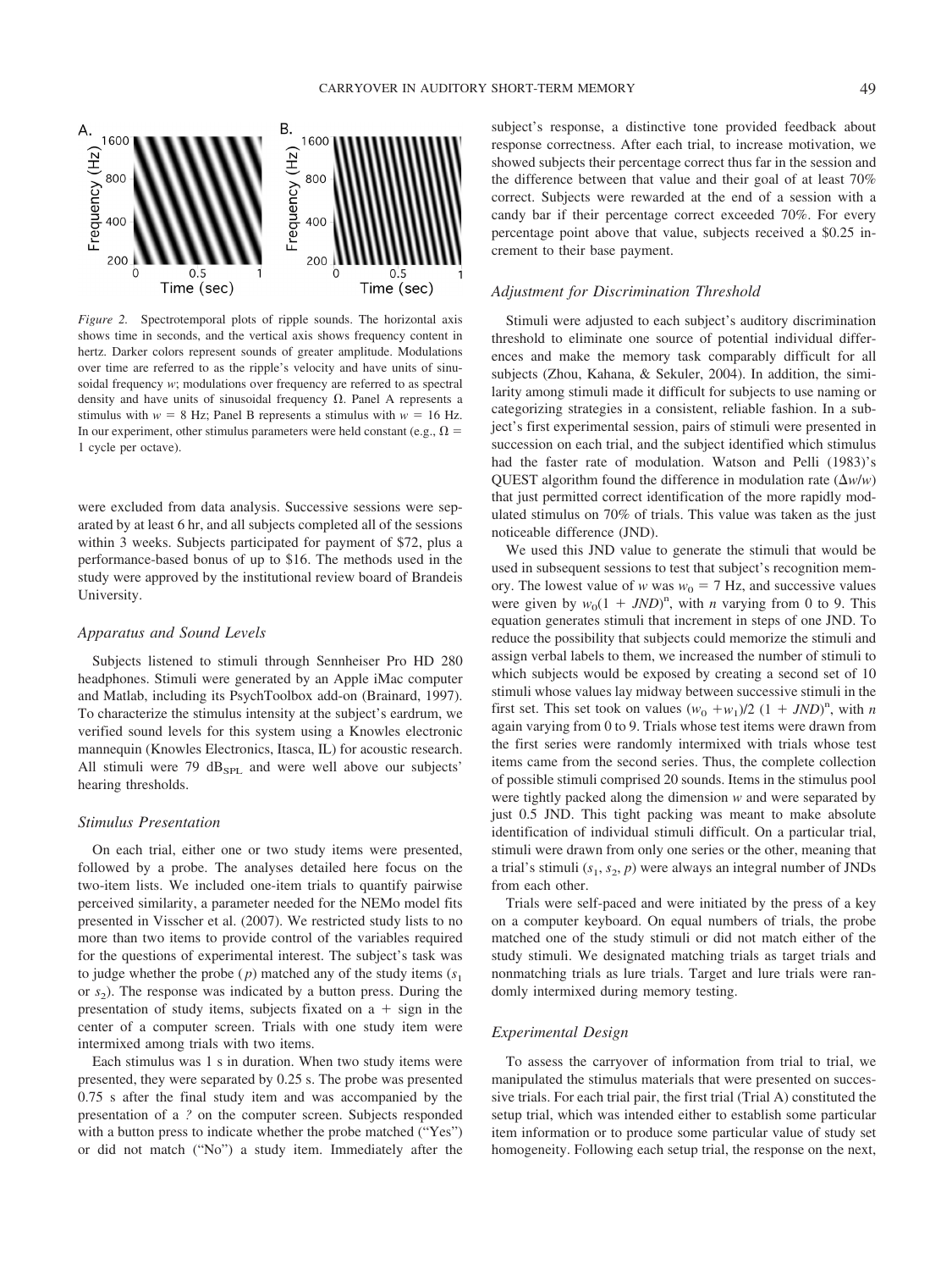test trial (Trial B) provided an index of the influence that had been established on the preceding trial. The details of the various conditions represented in the design are described below and in Table 1.

To minimize subjects' awareness of the complex regularities in the stimulus presentation schedule, we randomly interleaved trial pairs with trials of other types (a total of 320 carefully controlled pairs of trials within the 4,680 trials presented to each subject). Trials listed as "Model testing" in Table 1 were analyzed in addressing a separate issue (Visscher et al., 2007). Trials on which just one study item was followed by a probe were randomly interleaved among all trials and were used to gauge stimulus similarity.

Item similarity and study set homogeneity were manipulated by controlling the relationships among stimulus values from one trial to the next, as described below. Table 1 summarizes the effects that were targeted by each condition in our experiment. Note that the column headed "Condition" signifies the relationship among presented stimuli  $(s_1, s_2, p)$  rather than specific choices of stimuli, which varied from trial to trial. Many sets of stimuli consistent with the rules defining each condition were generated; examples were generated for both target trials (on which the probe replicated a study item) and lure trials (on which the probe did not replicate a study item). For example, the last row in the table refers to trials on which there was one study item  $(s_1)$  and it did not match the probe ( *p*). As each trial's stimuli were chosen from a set of 10 stimuli, there are 90 possible pairings of  $s_1$  and  $p$ . For the conditions represented in the bottom two rows of the table, all possible pairings were used; other conditions used only a random subset of all possible pairings.

*Carryover of item information.* To gauge carryover of item information from one trial to the next, we constructed pairs of successive trials so that the stimuli from the first trial in the sequence (Trial A;  $A = [s_1^A, s_2^A, p^A]$ ) were similar to the probe,  $p^B$ , on the second trial (Trial B). This condition, represented in the top panel of Figure 3, is labeled hiSim after the relatively high similarity of the probe from Trial B to the stimuli from Trial A. On these trials,  $s_1^A$ ,  $s_2^A$ ,  $p^A$ , and  $p^B$  were all within three JND of each other (as seen in Figure 3). If item information were carried over from trial to trial, memory of the study items on Trial A might influence recognition and induce subjects to judge erroneously that  $p^B$  matched a study item on Trial B ( $s_1^B$  or  $s_2^B$ ). In other words, carryover of item information from Trial A to Trial B would be characterized by the proportion of false positive recognitions.

This hiSim condition was contrasted with the loSim condition, in which pairs of trials were arranged so that  $p^B$  had a low similarity to Trial A's stimuli. Trials A and B in the loSim condition were the same as in the hiSim condition, except that trials were paired such that Trial A's stimuli  $(s_1^A, s_2^A, p^A)$  differed from  $p^B$  by at least five JND. Such low similarity between stimuli on subsequent trials should give rise to very little proactive interference of item information and few false positive recognitions.

In Trial A of both the hiSim and loSim conditions, the probe  $(p<sup>A</sup>)$  and both study items  $(s<sub>1</sub><sup>A</sup>, s<sub>2</sub><sup>A</sup>)$  were all very similar to each other (that is, within three JND of each other). On this subset of trials, the probe and both study items all took values among the three highest allowed stimulus values or the three lowest allowed stimulus values. The following trial, Trial B, always contained study items  $(s_1^B, s_2^B)$  that were only one or two JND from each other. The probe  $(p^B)$  differed from the closest study item by five JND. In all conditions, only the similarity among  $s_1$ ,  $s_2$ , and  $p$  was constrained; their ordering in stimulus space along the *w-*axis was not. Thus,  $s_1$  was equally likely to take a value greater than or less than  $s<sub>2</sub>$ . For simplicity, Figure 3 illustrates only the case in which  $s_1 \leq s_2$ . In addition, the probe's value was equally likely to be greater than or less than that of the study items. On Trial A (but not Trial B), the probe could also fall at a stimulus value between two study items or hold an identical stimulus value to one of the items.

Related procedures using a "recent negative probe" condition have been shown to provide a sensitive assay of the degree of carryover of item information (D'Esposito et al., 1999; Monsell, 1978). If information in memory did not carry over between trials, recognition performance on instances of Trial B in the hiSim condition should be no different from instances of Trial B in the loSim condition. One difference between the recent negative probe design and our own is that our design controlled the similarity of the probe from Trial B  $(p^B)$  to the stimuli in Trial A. Thus in the hiSim condition,  $p<sup>B</sup>$  could either exactly match a stimulus from Trial A ( $p^B \in A$ ) or be highly similar though not identical to a stimulus from Trial A ( $p^B \notin A$ ). In the loSim condition,  $p^B$  was highly dissimilar to stimuli on Trial A (loSim condition). The similarity among stimuli could be quantified, and this capacity allowed evaluation of the specificity of item information maintained from previous trials. Note that Trial B consistently had a low value of homogeneity. Trial B was the same in both hiSim and loSim conditions and was likely, on the basis on previous experiments (Kahana & Sekuler, 2002; Kahana et al., 2007; Nosofsky & Kantner, 2006; Visscher et al., 2007; Yotsumoto et al., 2007), to

| Table 1 |  |                                    |  |
|---------|--|------------------------------------|--|
|         |  | Trial Types in Experimental Design |  |

| Effect examined              | Condition                | Lure | Target | Repetitions |
|------------------------------|--------------------------|------|--------|-------------|
| Item information             | hiSim                    |      |        | 10          |
| Item information             | loSim                    |      |        | 10          |
| Study set homogeneity        | hiHom                    |      |        | 10          |
| Study set homogeneity        | loHom                    |      |        | 10          |
| Model testing                | Other two-item lists     | 64   | 64     | 20          |
| Define perceptual similarity | One study item (targets) |      | 10     | 90          |
| Define perceptual similarity | One study item (lures)   | 90   |        | 10          |

*Note.* Lure  $=$  number of types of lure trials (combinations of two list items and a probe); target  $=$  number of types of target trials; hiSim = high similarity; loSim = low similarity; hiHom = high homogeneity; loHom = low homogeneity.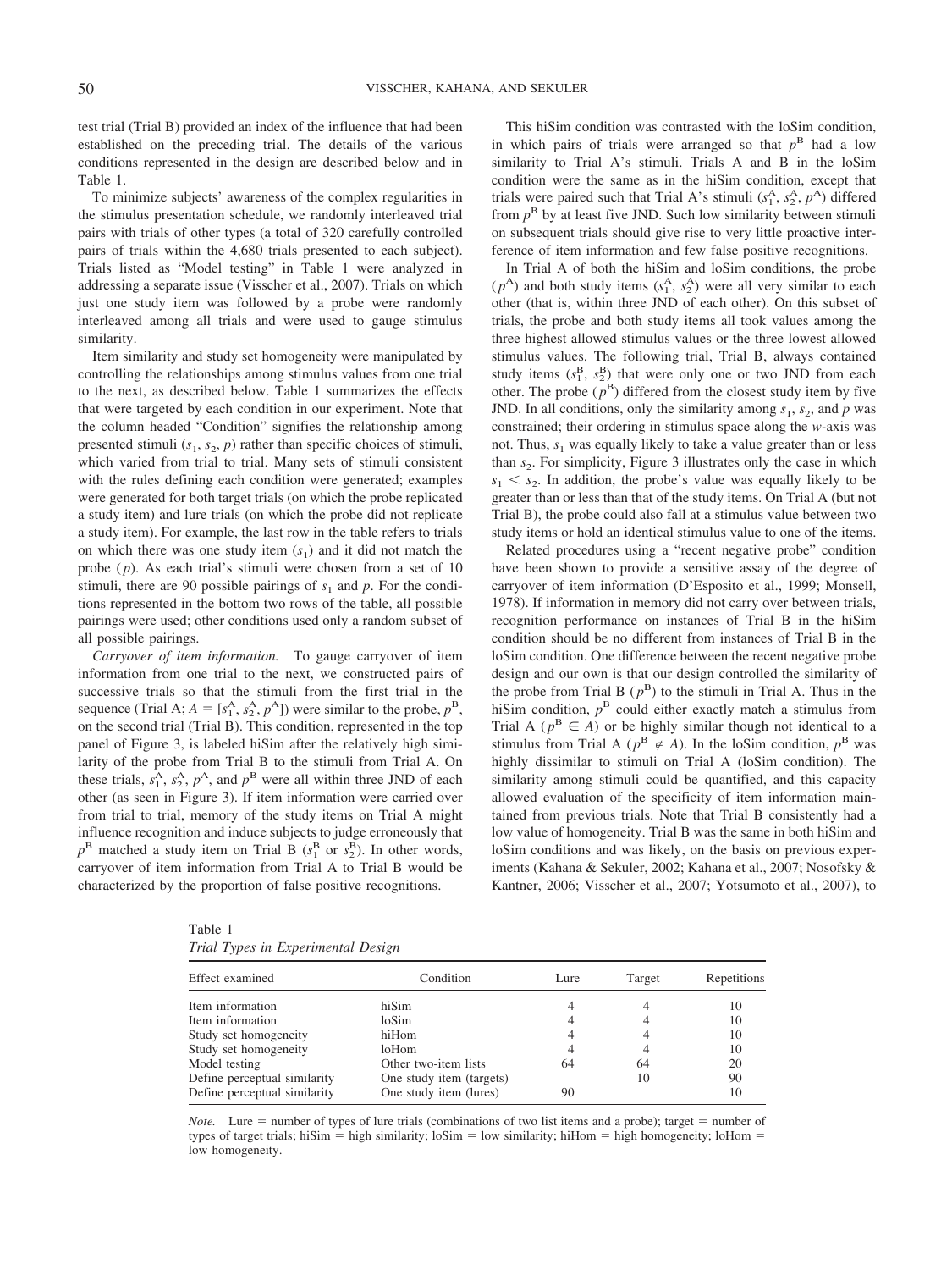

*Figure 3.* Upper panel: Schematic diagram of design examining maintenance of item information across trials. Trial A immediately precedes Trial B. In the hiSim condition, the probe for Trial B (with value  $p^B$ ) is very similar in perceptual space to the stimuli from Trial A (study stimuli,  $s_1^A$ ) and  $s_2^A$ , and probe,  $p^A$ ). The horizontal axis represents the stimulus space; items closer to each other are more similar. In the loSim condition,  $p<sup>B</sup>$  is different from  $s_1^A$ ,  $s_2^A$ , and  $p^A$ . If item information were maintained from trial to trial, more false alarms (on Trial B) would be expected for the hiSim condition, as interference between the probe and stimuli from a previous trial should be greater in that condition than in the loSim condition. Note that Trial B is the same in each case.  $p$  indicates the probe frequency,  $s_1$  and  $s<sub>2</sub>$  indicate the frequencies of the first and second study stimuli (for simplicity, only the case in which  $s_1 < s_2$  is shown; equally often,  $s_1 > s_2$ ). Within the hiSim condition, on some trials  $p<sup>B</sup>$  matched a stimulus from Trial A ( $p^B \in A$ ), whereas on other trials,  $p^B$  did not match any stimulus from Trial A ( $p^B \notin A$ ). The percentages of false alarm trials observed for each condition are shown in filled boxes. Lower panel: Box plot shows median (thick bar); middle 50% of data are encompassed by boxes. The whiskers include all data points that are not outliers. Circles represent outliers, defined as points  $> 1.5 \times$  the interquartile range from the median. Note that more false alarms to Trial B were made in the hiSim condition.

give rise to a relatively low false alarm rate on those trials due to the low value of homogeneity.

*Carryover of effect of study set homogeneity.* The relationships among study stimuli robustly affected subjects' responses on Trial B (Kahana & Sekuler, 2002; Kahana et al., 2007; Nosofsky & Kantner, 2006; Visscher et al., 2007). To evaluate the possibility that such information was maintained from one trial to the next (Gorea & Sagi, 2000), we used a design parallel to that described above. Again, pairs of successive trials were generated, and the setup trial (first in the pair) varied in study item homogeneity. Guided by NEMo, we generated two kinds of setup trials, which we labeled hiHom and loHom. These are represented in the top of Figure 4. On hiHom trials,  $s_1$  and  $s_2$  were highly homogeneous, differing from one another by just one JND. These trials were expected to promote a high, stricter criterion and fewer false alarms. On loHom trials,  $s_1$  and  $s_2$  differed from one another by at least four JND and thus had relatively low homogeneity. These trials were expected to promote a lower, more liberal criterion and more false alarms.

Presentation of either a hiHom trial or a loHom trial was followed by the presentation of a neutral test trial. These test trials were drawn from a pool of four different lure stimulus sets (four sets of values for  $s_1^{\overline{B}}$ ,  $s_2^{\overline{B}}$ , and  $p^{\overline{B}}$ ). Study stimuli and probes were chosen randomly for each set in the pool of neutral test trials, and each of these random trials followed hiHom and loHom trials with equal frequency (20 times each). Any systematic difference in performance on neutral test trials after loHom trials versus hiHom trials would indicate that the effect of study set homogeneity had been maintained and carried over to the neutral test trial. For simplicity, Figure 4 illustrates only the case in which  $s_1 < s_2$ , but it was equally likely that  $s_1 > s_2$ .

For each subject, 40 hiHom and 40 loHom trial pairs were randomly intermixed among all trials. Note that these condition labels refer to the characteristics of the first trial in a pair, whereas the results plotted refer to responses on the second trial in a pair.

## Results

#### *Individual Thresholds and Perceptual Similarity*

Individual subject thresholds for discrimination between ripple sounds differed. Table 2 shows the JND for each subject. The mean JND was 0.17, with a standard deviation of 0.053. Two stimuli differing by this proportion would be discriminated correctly 70% of the time. As mentioned earlier, the stimuli we used to assess memory were created according to individual subjects' JND thresholds.

#### *Carryover of Item Information Across Trials*

Stimulus information from Trial A carried over to Trial B. The proportion of false alarms was greater when a previous trial's stimuli could be confused with the current trial's probe: proportion "Yes" for hiSim > for loSim, paired *t* test,  $t(11) = 2.55$ ,  $p < .03$ . In fact, only 2 subjects made any "Yes" responses in the loSim condition, and the other 10 subjects made none. Because of the low variance in the loSim condition, we double-checked the statistics using nonparametric analyses. A two-sided Wilcoxon rank sum test also showed the effect to be strong and significant ( $p < .03$ ). This result indicates maintenance of stimulus memory from one trial to the next (see Method section and Figure 3). False alarm rates were low, as shown in Figure 3 (mean of 4.4% in the hiSim vs. 0.4% in the loSim condition). This modest rate was expected, as the probe is relatively dissimilar to either study item (the probe is five JND from the closest study item).

Further, we examined the selectivity of this carryover effect. On 72% of hiSim trials,  $p^B$  exactly matched  $s_1$ ,  $s_2$ , or p from Trial A  $(p^B \in A)$ , whereas, due to stimulus constraints, on the remaining trials  $p^B$  was one JND away from the closest stimulus on Trial A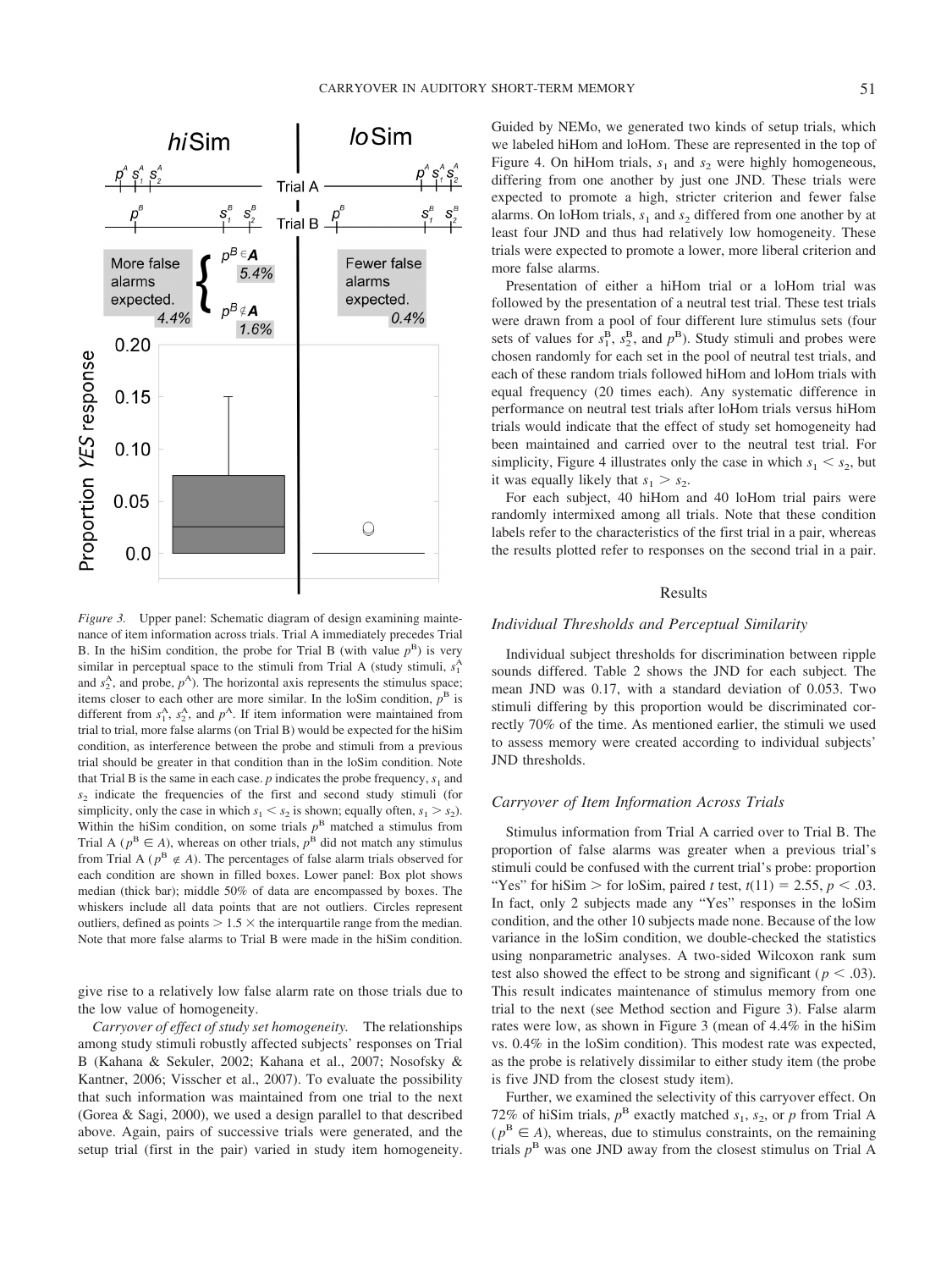

*Figure 4.* Upper panel: Schematic diagram of design examining maintenance of the effect of study set homogeneity across trials. Trial A immediately preceded Trial B. In the hiHom condition, the study stimuli in Trial A were homogeneous (dashed line between  $s_1^A$  and  $s_2^A$  is short), whereas in the loHom condition, the two stimuli were different (dashed line is longer). The horizontal axis represents the stimulus space; items closer to each other are more similar. If the effect of study set homogeneity were maintained from trial to trial, more false alarms (on Trial B) would be expected for the loHom condition, as the false alarm rate on Trial A is greater in that condition. Note that Trial B is the same in each case.  $p$  indicates the probe frequency, and  $s_1$  and  $s_2$  indicate the frequencies of the first and second study stimuli. (For simplicity, only the case in which  $s_1 < s_2$  is shown; equally often,  $s_1 > s_2$ ) Lower panel: Identical trials following trials of high study set homogeneity (hiHom) or low study set homogeneity (loHom) showed no difference in proportion correct. The effect of study set homogeneity is not carried over from trial to trial. Box plot shows median (thick bar); middle 50% of data are encompassed by boxes. The whiskers include all data points that are not outliers. Circles represent outliers, defined as points  $> 1.5 \times$  the interquartile range from the median.

( $p^B \notin A$ ). Subjects were significantly more likely to make a false recognition judgment when  $p^B \in A$  than on trials in which  $p^B \notin A$ *A*:  $M = 5.4\%$  versus 1.6%, paired *t* test,  $t(11) = 2.57$ ,  $p < .03$ . In fact, the false recognition rate when  $p^B \notin A$  was not significantly different from zero,  $t(11) = 1.48$ ,  $p = .16$ . This rate indicates that carryover from item information on previous trials was very selective and affected exact matches much more than it did similar but not identical item information.

Because all stimuli from Trial A as well as  $p^B$  were constrained to fall within three JND of each other, trials of  $p^B \notin A$  could follow a Trial A only if it were a target trial. This constraint meant that a difference between the  $p^B \in A$  and  $p^B \notin A$  conditions could have arisen from a difference in target versus lure trials. On average, 80% of the Trial A cases were target trials (due simply to the constraint that both stimuli and probe from Trial A were within three JND). There was no overall difference between the false alarm rates for target and lure trials in either the hiSim or loSim conditions, paired *t* test,  $t(11) = 0.64$  and 0.74,  $p = .53$  and 0.47, respectively. The absence of a difference between target and lure trials in the hiSim condition indicates that the increase in false alarm rate in cases when  $p^B \in A$  likely is a reflection of increased similarity rather than an artifact of following lure trials more often.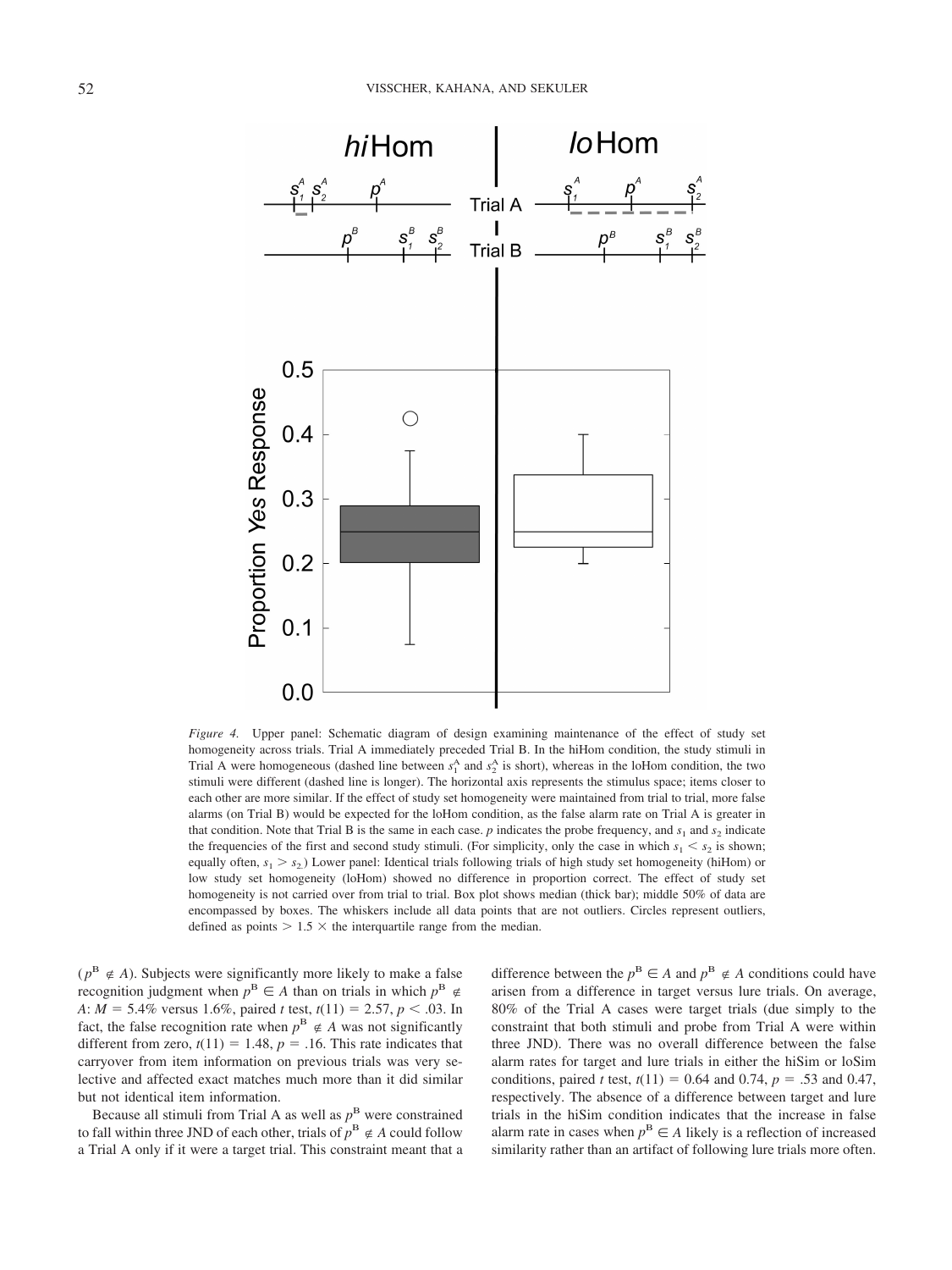Table 2 *Thresholds for 70% Correct Recognition Performance*

| Subject | <b>JND</b> | Subject | <b>JND</b> |
|---------|------------|---------|------------|
|         | 0.22       |         | 0.08       |
| 2       | 0.11       | 8       | 0.17       |
| 3       | 0.26       | 9       | 0.22       |
| 4       | 0.23       | 10      | 0.13       |
| 5       | 0.17       | 11      | 0.14       |
| 6       | 0.16       | 12      | 0.15       |

*Note.*  $JND =$  just noticeable difference.

Overall, the data demonstrate carryover of item information across trials. This interference lessened when  $p<sup>B</sup>$  was less similar to the interfering stimuli.

#### *Carryover of Study Set Homogeneity Across Trials*

Figure 4 shows the mean proportion of "Yes" responses on trial  $n + 1$ , when trial *n* was hiHom (left box and whiskers) or loHom (right box and whiskers). These two proportions were nearly identical, paired *t* test,  $t(11) = 1.0$ ,  $p = .33$ ; this suggests that whatever effect might have been generated on trial *n* did not carry over to trial  $n + 1$ . The absence of an effect is confirmed by the lack of difference for mean reaction times between the groups of trials whose data are shown in Figure 4, paired *t* test,  $t(11) = 0.56$ ,  $p = .59$ .

Figure 4 suggests that manipulation of study set homogeneity on trial *n* has no detectable effect on trial  $n + 1$ . Before concluding that this result represents an absence of carryover from one trial to the next, we needed to verify that the manipulation of study set homogeneity did indeed affect performance on the current trial. To this end, we examined trials that simultaneously met three criteria. For inclusion in the analysis, a trial had to (a) qualify as Trial A in the hiHom or loHom condition, (b) be a lure trial, and (c) have a summed probe–item similarity of five JND (i.e.,  $|p - s_1| + |p - s_2| = 5$ JND). These constraints make it possible to examine the effect of study set homogeneity without confounds from other parameters that are known to affect performance. Because summed probe– item similarity affects performance, one must hold this value constant between conditions to compare them. A summed probe– item similarity of five JND was chosen for our third constraint because this value gave the largest proportion of trials. Of course, only a fraction of the trials survived the imposition of the three constraints: Of the 40 total trials per condition, only an average of 12.5 hiHom and 20 loHom trials per subject survived. The effect of study set homogeneity was robust and statistically significant despite the relatively small number of trials. The select hiHom trials (in which  $|s_1 - s_2| = 1$  JND) produced a mean false alarm rate of 15.9%; the select loHom trials (in which  $|s_1 - s_2| = 5$  JND) produced almost twice as many false alarms (30.6%). This was a statistically significant difference, paired *t* test,  $t(11) = 2.5$ ,  $p <$ .05. These false alarm rates were expected to be higher than those in Figure 3 because the probe on these trials was more similar to the study items. (Compare Trial B between Figures 3 and 4. The probe is more similar to  $s_1$  and  $s_2$  in Figure 4.)

We should note that this robust 14% difference between hiHom and loHom trials was in line with the effect observed in the entire

data set and was not some artifact of the strict selection process we used to determine the subset of trials analyzed. The overall difference between hiHom and loHom trials (with no selection criteria) was 12%, paired *t* test,  $t(11) = -2.7, p < .05$ . Thus, the absence of a difference between conditions in Figure 4 did not mean that the manipulation of study set homogeneity was ineffectual; rather, it showed that the robust effect generated by the manipulation failed to survive from one trial to the next.

# Discussion

# *Item Information Interferes Across Trials, but the Effect of Study Set Homogeneity Does Not*

Our results show that interference from item information can operate over successive trials and can allow what was heard on trial *n* to influence recognition on trial  $n + 1$ . In particular, as Figure 3 shows, carryover from item information produced more false alarms in the hiSim than the loSim condition; this effect depended strongly on the degree of similarity between stimuli on successive trials. In contrast to this strong trial-to-trial influence, the effect generated by the homogeneity of one trial's study stimuli failed to influence performance on the next trial: No difference was found between trials following loHom and hiHom conditions (see Figure 4). The data presented here suggest that the mechanisms giving rise to carryover of item information are distinct from those responsible for the effect of study set homogeneity.

# *Item Information Carries Over Trial to Trial*

Our results confirm that stimuli encountered on trial *n* can affect responses on trial  $n + 1$ . This finding had been demonstrated for verbal and visual stimuli (Bennett, 1975; D'Esposito et al., 1999; Feredoes, Tononi, & Postle, 2006; Monsell, 1978; Postle et al., 2004; Wickens, 1972; Wright, 1999) but not, to our knowledge, until now for abstract auditory stimuli in humans. Previous studies of item information carryover showed small but significant reaction time effects and small effects on accuracy (so long as accuracy was below its upper limiting value). This pattern of results is consistent with the modest but significant differences in performance shown in Figure 3. Finally, it is worth noting that even under conditions that generate the greatest carryover, relatively few false recognitions result (only 4.4%). This effect is not attributable to some dissipation of memory over the interval between trials; in fact, we have shown that in the absence of interference, memory for the stimuli used here is very well preserved for many seconds (Visscher et al., 2007). So, despite the highly significant carryover of item information, subjects are usually able to gate out item memory from the previous trial.

*Memory trace for interfering item information is sharply tuned.* The carryover of item information depends on how closely the previous trial's stimuli match the current trial's probe. Previous experiments showed that subjects use summed similarity to judge whether the probe matches a stimulus in the current study list (Brockdorff & Lamberts, 2000; Clark & Gronlund, 1996; Humphreys et al., 1989; Kahana & Sekuler, 2002; Kahana et al., 2007; Lamberts et al., 2003; Nosofsky, 1986, 1991; Nosofsky & Kantner, 2006; Yotsumoto et al., 2007). Our data extend this point by suggesting that a full computational model of short-term recogni-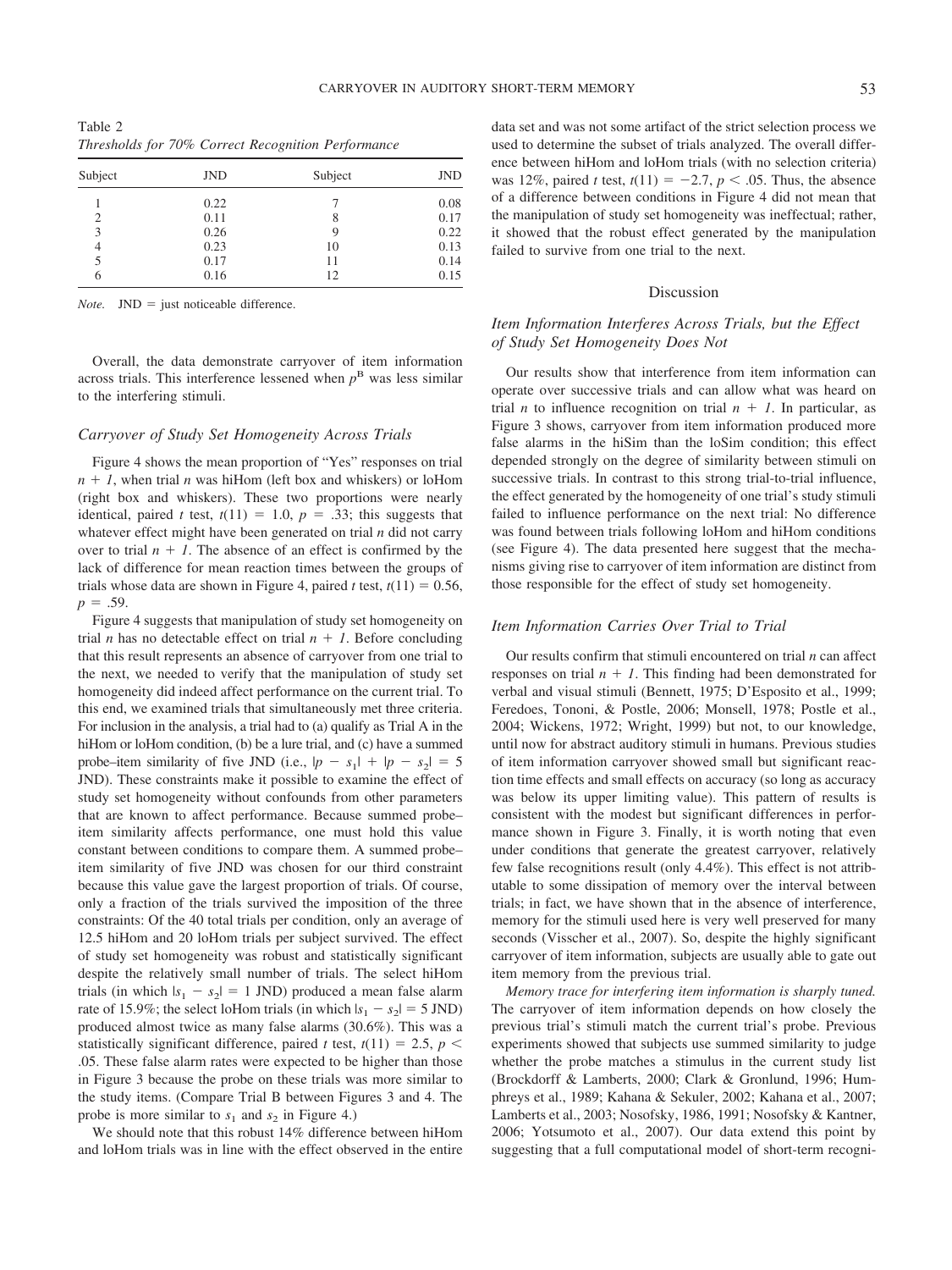tion memory must take account of a probe's similarity to stimuli not only on the current trial but on a previous trial or trials. Several existing computational models can be readily modified to take previous trial information into account. For example, Brown et al.'s SIMPLE model can treat carryover effects as extensions of errors in serial order (G. D. A. Brown, Neath, & Chater, 2007).

The data indicate that trial-to-trial interference from item information is highly selective, as moving  $p^B$  only one JND away from the closest stimulus on the previous trial caused a relatively large and reliable decrease in false recognitions (from 5.4% to 1.6%). This decrease shows that the memory trace for the interfering item information is sharply tuned for perceptual similarity.

Further studies that used metric stimuli less than one JND apart could more finely examine the tuning curve. Related further studies could compare the tuning of interfering memory to the tuning for memories of stimuli on the current trial. Additionally, such experiments could determine how closely the recent negative effects observed in other paradigms depend on exact identity between a probe and a recent stimulus or whether rough similarity to the probe is sufficient.

Our results demonstrate that proactive interference is strongest when the probe precisely matches a study item from the preceding trial (see Figure 3). This relation suggests that stimulus values are maintained in memory with considerable fidelity even across trials. Some researchers have suggested that carryover of item-specific information reflects a residual item-memory trace generated on a previous trial (Jonides, Smith, Marshuetz, Koeppe, & Reuter-Lorenz, 1998). Other researchers have suggested that such proactive interference reflects a reliance on general familiarity information that is available when explicit recollection has failed (Jacoby et al., 2001; Tulving, 1985). The current data add to this debate by showing that stimulus information is precisely maintained by the memory mechanism responsible for proactive interference.

*Extensions of proactive interference effects.* The reliance of our experimental design on pairs of trials limits assessment of interference effects to just one previous trial. Of course, it is certainly possible that some interference effects persist beyond one trial. For example, Cho et al. (2002) made the case that interference can persist from individual stimuli several trials removed from the current trial. Further research might explore the number of trials over which carryover effects for complex auditory stimuli can act (Petzold & Haubensak, 2001). Another possible source of proactive interference is the accumulation of interfering information across many items from many previous trials, which is often called item-non-specific interference (Postle et al., 2004; Postman & Keppel, 1977). Item-specific and item-non-specific forms of interference are thought to be mediated by the same regions of the brain (Postle et al., 2004). Studies in monkeys demonstrated itemnon-specific interference for auditory stimuli (nonconfusable environmental sounds; Wright, 1999). Such nonspecific effects may be relevant for the present experiments as well, as stimuli were chosen to be somewhat confusable and to resist perfect, consistent categorization. Thus, the item-specific proactive interference effects we observed may have been operating against a background of item-nonspecific effects.

Proactive interference from stimulus information is but one of many ways in which stimulus information on one trial might affect a subject's response on a subsequent trial. For example, repeated presentation of a stimulus affects a subject's judgment of subsequent stimuli, so that later stimuli are recalled differently depending on their relationship to the well-studied stimulus (Huttenlocher et al., 1991; Visscher et al., 2003). In addition, the much-studied phenomenon of priming (Henson, 2003), in which perception of a stimulus is enhanced on the basis of input from a previous trial, depends on the maintenance of stimulus information from one trial to the next. Most salient for the issues we address are demonstrations that various forms of stimulus information can be maintained across trials for priming (e.g., nonverbal information such as spatial frequency and color; Huang, Holcombe, & Pashler, 2004; Maljkovic & Nakayama, 1994).

All of these effects (proactive interference, effects of a wellstudied stimulus, and priming) reflect the preservation of stimulus representations over trials. In each case, remembered stimulus information affects later recognition responses. The relationship among study stimuli constitutes a different type of information that does not come directly from the individual stimulus values. It is notable that information about study set homogeneity is treated differently from many other types of trial-related information and is not maintained across trials.

### *Effect of Study Set Homogeneity Does Not Carry Over*

Although the homogeneity of a given study set robustly affected the response on that trial, this effect was not maintained across trials. This finding implies that the study set homogeneity affects only the current trial. As described in the Introduction, the homogeneity of study items is thought to influence a subject's response criterion for recognition memory (Nosofsky & Kantner, 2006). The current findings show that if study set homogeneity does impact a response criterion, it does so by resetting the criterion on each trial. Such a quick criterion modulation is similar to the cue-driven modulations of sensory criterion shown by Morgan et al. (2000).

# *Item Information Is Encoded Separately From Relationships Among Study Items*

The data show that stimulus information generated on one trial carries over to interfere with recognition judgments on the succeeding trial but that the effect of study set homogeneity does not. This result indicates that item-specific information, not information about relationships between study items, carries over between trials.

The recognition task used here imposes artificial temporal, episodic boundaries that define which remembered stimuli are relevant for the current trial. Specifically, only the two stimuli seen most recently are relevant. The implicit reward structure of the experiment punishes subjects for allowing information acquired on trial *n* to affect responses on trial  $n + 1$ . However, in normal, everyday application of short-term memory, temporal boundaries are less distinct and maintenance of stimulus information can be advantageous. Therefore it makes sense that despite the expected reward structure, subjects will not show a perfect ability to exclude recent but no longer relevant information from memory. Without maintaining item information across episodes, we would not be able to convert episode information into more general knowledge. For example, without the ability to generalize, one may not be able to infer from a previous episode that the roar of a river indicates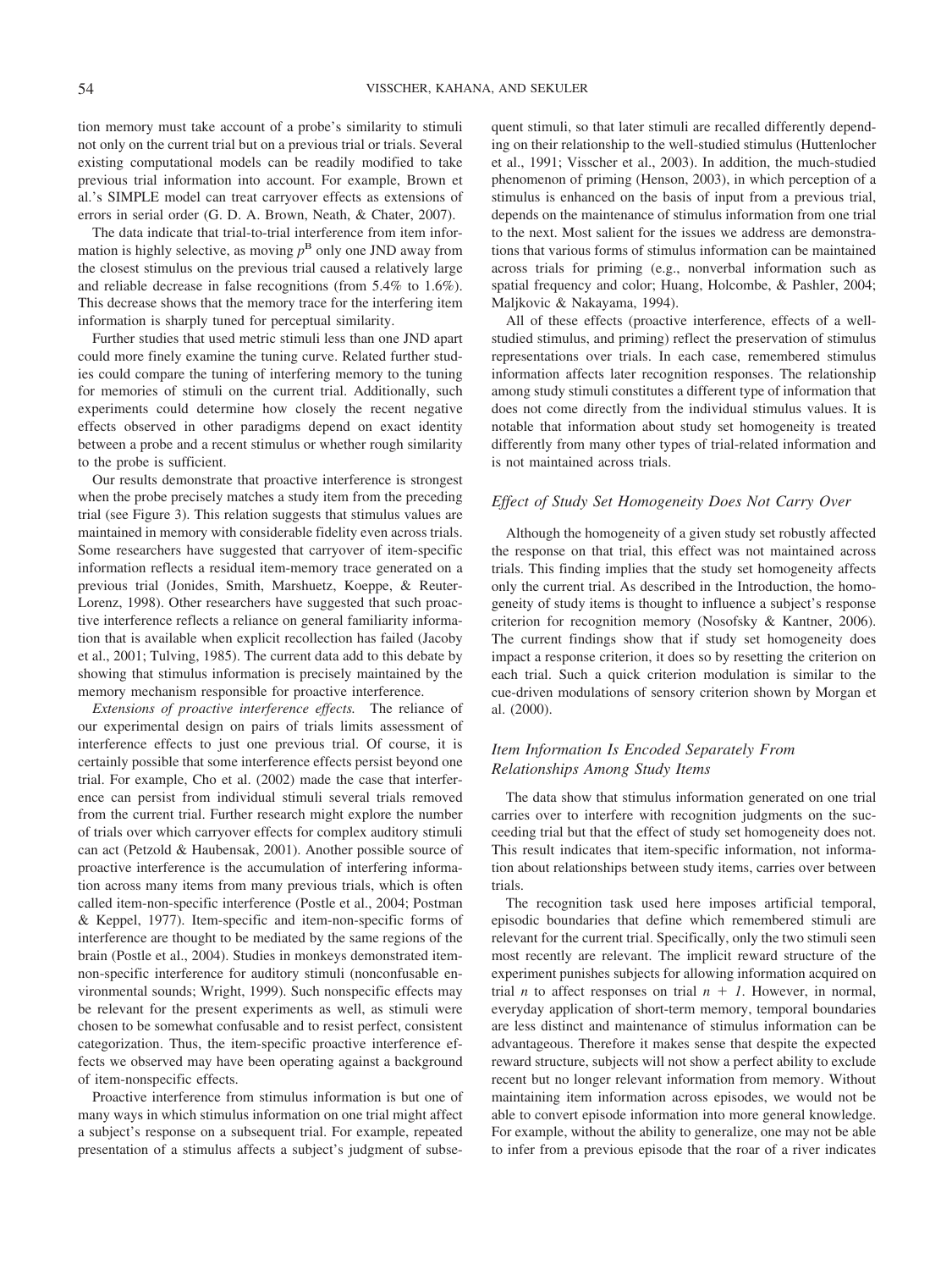the presence of water nearby. This inability might degrade one's ability to find water. On the other hand, rapid adjustments based on information regarding the homogeneity of a current study set would be useful in real-world situations. For example, orienting toward the river on a still day would require a relatively lax criterion for identifying water sounds among few distractors, but moments later, if the wind picked up, discriminating the water sounds from the rustling of leaves would require a much more stringent criterion. Thus, rapid reactions to study set homogeneity would be advantageous in a way that complete inhibition of previous trial item information would not.

#### *Summary*

We found that remembered information about stimulus properties (item information about auditory stimuli) carries over from one trial to the next, as indexed by the recognition judgment on the next trial. This form of proactive interference appears to be relatively narrowly tuned. In contrast, we have demonstrated that the effect of study set homogeneity is temporally restricted and does not carry over into the successive episode.

#### References

- Ball, K., & Sekuler, R. (1980). Models of stimulus uncertainty in motion perception. *Psychological Review, 87,* 435– 469.
- Bennett, R. W. (1975). Proactive interference in short-term memory: Fundamental forgetting processes. *Journal of Verbal Learning and Verbal Behavior, 14,* 573–584.
- Brainard, D. (1997). The psychophysics toolbox. *Spatial Vision, 10,* 433– 436.
- Brockdorff, N., & Lamberts, K. (2000). A feature-sampling account of the time course of old–new recognition judgments. *Journal of Experimental Psychology: Learning, Memory, and Cognition, 26,* 77–102.
- Brown, G. D. A., Neath, I., & Chater, N. (2007). A temporal ratio model of memory. *Psychological Review, 114,* 539 –576.
- Brown, S., Steyvers, M., & Hemmer, P. (2007). Modeling experimentally induced strategy shifts. *Psychological Science*, 18, 40-45.
- Cho, R. Y., Nystrom, L. E., Brown, E. T., Jones, A. D., Braver, T. S., Holmes, P. J., et al. (2002). Mechanisms underlying dependencies of performance on stimulus history in a two-alternative forced-choice task. *Cognitive and Affective Behavioral Neuroscience, 2,* 283–299.
- Clark, S. E., & Gronlund, S. D. (1996). Global matching models of recognition memory: How the models match the data. *Psychonomic Bulletin & Review, 3,* 37– 60.
- D'Esposito, M., Postle, B., Jonides, J., & Smith, E. (1999). The neural substrate and temporal dynamics of interference effects in working memory as revealed by event-related functional MRI. *Proceedings of the National Academy of Sciences, USA, 96,* 7514 –7519.
- Feredoes, E., Tononi, G., & Postle, B. (2006). Direct evidence for a prefrontal contribution to the control of proactive interference in verbal working memory. *Proceedings of the National Academy of Sciences, USA, 103,* 19530 –19534.
- Gorea, A., Caetta, F., & Sagi, D. (2005). Criteria interactions across visual attributes. *Vision Research, 45,* 2523–2532.
- Gorea, A., & Sagi, D. (2000). Failure to handle more than one internal representation in visual detection tasks. *Proceedings of the National Academy of Sciences, USA, 97,* 12380 –12384.
- Heit, E., Brockdorff, N., & Lamberts, K. (2003). Adaptive changes of response criterion in recognition memory. *Psychonomic Bulletin & Review, 10,* 718 –723.
- Henson, R. N. A. (2003). Neuroimaging studies of priming. *Progress in Neurobiology, 70,* 53– 81.
- Huang, L., Holcombe, A., & Pashler, H. (2004). Repetition priming in visual search: Episodic retrieval, not feature priming. *Memory & Cognition, 32,* 12–20.
- Humphreys, M. S., Pike, R., Bain, J. D., & Tehan, G. (1989). Global matching: A comparison of the SAM, Minerva II, Matrix, and TODAM models. *Journal of Mathematical Psychology, 33, 36-67.*
- Huttenlocher, J., Hedges, L., & Duncan, S. (1991). Categories and particulars: Prototype effects in estimating spatial location. *Psychological Review, 98,* 352–376.
- Ikeda, T., & Osaka, N. (2007). How are colors memorized in working memory? A functional magnetic resonance imaging study. *NeuroReport, 18,* 111–114.
- Jacoby, L., Debner, J., & Hay, J. (2001). Proactive interference, accessibility bias, and process dissociations: Valid subjective reports of memory. *Journal of Experimental Psychology: Learning, Memory, and Cognition, 27,* 686 –700.
- Jones, A. D., Cho, R. Y., Nystrom, L. E., Cohen, J. D., & Braver, T. S. (2002). A computational model of anterior cingulate function in speeded response tasks: Effects of frequency, sequence, and conflict. *Cognitive and Affective Behavioral Neuroscience, 2,* 300 –317.
- Jonides, J., & Nee, D. (2006). Brain mechanisms of proactive interference in working memory. *Neuroscience, 139,* 181–193.
- Jonides, J., Smith, E., Marshuetz, C., Koeppe, R., & Reuter-Lorenz, P. (1998). Inhibition in verbal working memory revealed by brain activation. *Proceedings of the National Academy of Sciences, USA, 95,* 8410 – 8413.
- Kahana, M. J. (in press). *Foundations of human memory*. New York: Oxford University Press.
- Kahana, M. J., & Sekuler, R. (2002). Recognizing spatial patterns: A noisy exemplar approach. *Vision Research, 42,* 2177–2192.
- Kahana, M. J., Zhou, F., Geller, A., & Sekuler, R. (2007). Lure-similarity affects visual episodic recognition: Detailed tests of a noisy exemplar model. *Memory & Cognition, 35,* 1222–1232.
- Lages, M., & Paul, A. (2006). Visual long-term memory for spatial frequency? *Psychonomic Bulletin and Review, 13, 486-492.*
- Lamberts, K., Brockdorff, N., & Heit, E. (2003). Feature-sampling and random-walk models of individual-stimulus recognition. *Journal of Experimental Psychology: General, 132,* 351–378.
- Lustig, C., May, C. P., & Hasher, L. (2001). Working memory span and the role of proactive interference. *Journal of Experimental Psychology: General, 130,* 199 –207.
- Maljkovic, V., & Nakayama, K. (1994). Priming of pop-out: I. Role of features. *Memory & Cognition*, 22, 657-672.
- May, C. P., Hasher, L., & Kane, M. J. (1999). The role of interference in memory span. *Memory & Cognition, 27,* 759 –767.
- Monsell, S. (1978). Recency, immediate recognition memory, and reaction time. *Cognitive Psychology, 10,* 465–501.
- Morgan, M. J., Watamaniuk, S. N., & McKee, S. P. (2000). The use of an implicit standard for measuring discrimination thresholds. *Vision Research, 40,* 2341–2349.
- Nosofsky, R. (1986). Attention, similarity, and the identificationcategorization relationship. *Journal of Experimental Psychology: General, 115,* 39 – 61.
- Nosofsky, R. (1991). Tests of an exemplar model for relating perceptual classification and recognition memory. *Journal of Experimental Psychology: Human Perception and Performance, 17,* 3–27.
- Nosofsky, R., & Kantner, J. (2006). Exemplar similarity, study list homogeneity, and short-term perceptual recognition. *Memory & Cognition, 34,* 112–124.
- Olsson, H., & Poom, L. (2005). Visual memory needs categories. *Proceedings of the National Academy of Sciences, USA, 102,* 8776 – 8780.
- Petzold, P., & Haubensak, G. (2001). Higher order sequential effects in psychophysical judgments. *Perception & Psychophysics, 63,* 969 –978.
- Petzold, P., & Haubensak, G. (2004). The influence of category member-